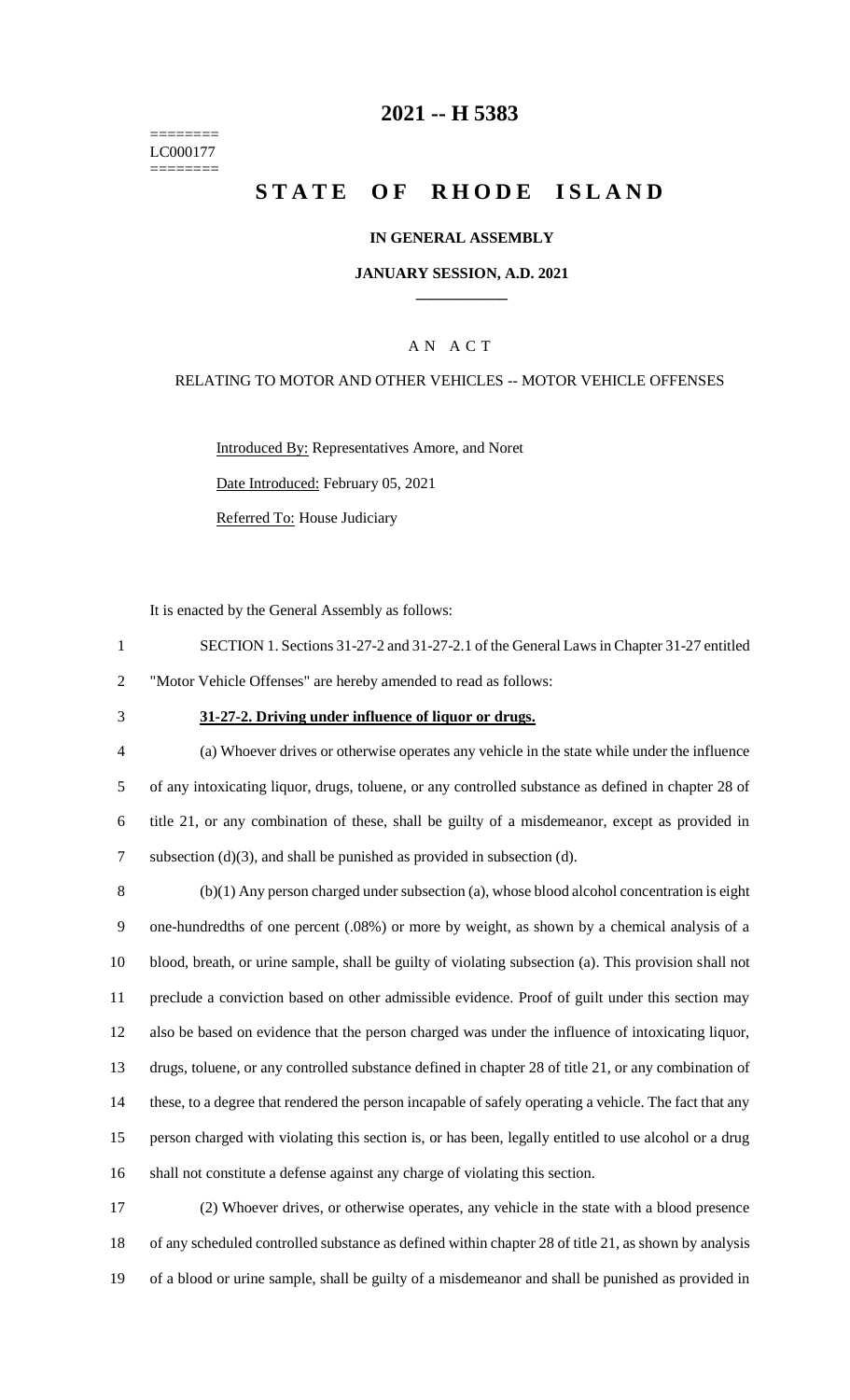subsection (d).

 (c) In any criminal prosecution for a violation of subsection (a), evidence as to the amount of intoxicating liquor, toluene, or any controlled substance as defined in chapter 28 of title 21, or any combination of these, in the defendant's blood at the time alleged as shown by a chemical analysis of the defendant's breath, blood, or urine or other bodily substance, shall be admissible and competent, provided that evidence is presented that the following conditions have been complied with:

 (1) The defendant has consented to the taking of the test upon which the analysis is made. Evidence that the defendant had refused to submit to the test shall not be admissible unless the defendant elects to testify.

 (2) A true copy of the report of the test result was mailed within seventy-two (72) hours of the taking of the test to the person submitting to a breath test.

 (3) Any person submitting to a chemical test of blood, urine, or other body fluids shall have a true copy of the report of the test result mailed to him or her within thirty (30) days following the taking of the test.

 (4) The test was performed according to methods and with equipment approved by the director of the department of health of the state of Rhode Island and by an authorized individual.

 (5) Equipment used for the conduct of the tests by means of breath analysis had been tested for accuracy within thirty (30) days preceding the test by personnel qualified as hereinbefore provided, and breathalyzer operators shall be qualified and certified by the department of health within three hundred sixty-five (365) days of the test.

 (6) The person arrested and charged with operating a motor vehicle while under the influence of intoxicating liquor, toluene, or any controlled substance as defined in chapter 28 of title 21 or any combination of these in violation of subsection (a), was afforded the opportunity to have an additional chemical test. The officer arresting or so charging the person shall have informed the person of this right and afforded him or her a reasonable opportunity to exercise this right, and a notation to this effect is made in the official records of the case in the police department. Refusal to permit an additional chemical test shall render incompetent and inadmissible in evidence the original report.

 (d)(1)(i) Every person found to have violated subsection (b)(1) shall be sentenced as follows: for a first violation whose blood alcohol concentration is eight one-hundredths of one percent (.08%), but less than one-tenth of one percent (.1%), by weight, or who has a blood presence of any scheduled controlled substance as defined in subsection (b)(2), shall be subject to a fine of not less than one hundred dollars (\$100), nor more than three hundred dollars (\$300); shall be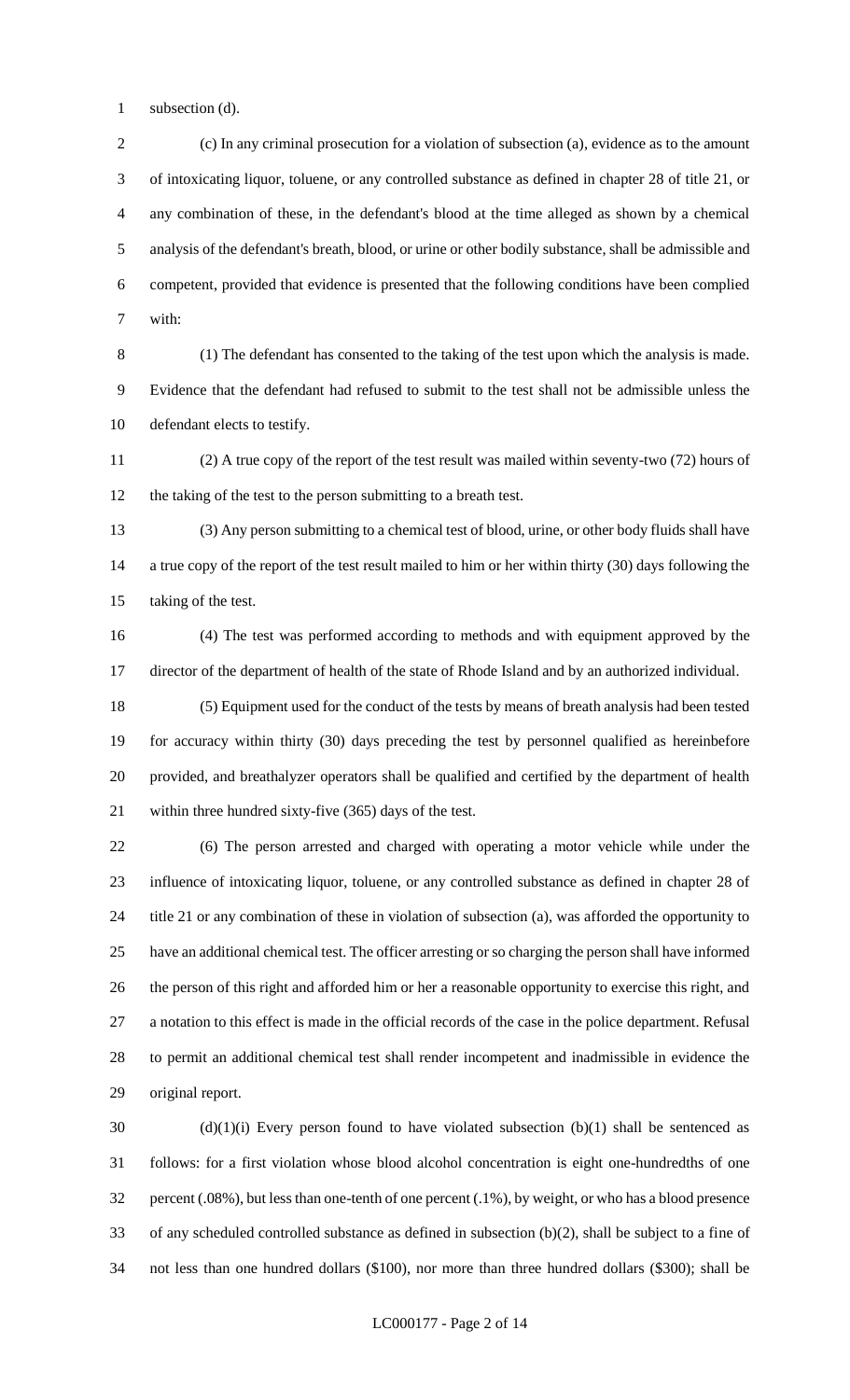required to perform ten (10) to sixty (60) hours of public community restitution, and/or shall be imprisoned for up to one year. The sentence may be served in any unit of the adult correctional institutions in the discretion of the sentencing judge and/or shall be required to attend a special course on driving while intoxicated or under the influence of a controlled substance; provided, however, that the court may permit a servicemember or veteran to complete any court-approved counseling program administered or approved by the Veterans' Administration, and his or her driver's license shall be suspended for thirty (30) days up to one hundred eighty (180) days. The sentencing judge or magistrate may prohibit that person from operating a motor vehicle that is not equipped with an ignition interlock system as provided in § 31-27-2.8.

 (ii) Every person convicted of a first violation whose blood alcohol concentration is one- tenth of one percent (.1%) by weight or above, but less than fifteen hundredths of one percent (.15%), or whose blood alcohol concentration is unknown, shall be subject to a fine of not less than one hundred (\$100) dollars, nor more than four hundred dollars (\$400), and shall be required to perform ten (10) to sixty (60) hours of public community restitution and/or shall be imprisoned for up to one year. The sentence may be served in any unit of the adult correctional institutions in the discretion of the sentencing judge. The person's driving license shall be suspended for a period of 17 three (3) months to twelve (12) months. The sentencing judge shall require attendance at a special course on driving while intoxicated or under the influence of a controlled substance and/or alcoholic or drug treatment for the individual; provided, however, that the court may permit a servicemember or veteran to complete any court-approved counseling program administered or approved by the Veterans' Administration. The sentencing judge or magistrate may prohibit that person from operating a motor vehicle that is not equipped with an ignition interlock system as provided in § 31-27-2.8.

 (iii) Every person convicted of a first offense whose blood alcohol concentration is fifteen hundredths of one percent (.15%) or above, or who is under the influence of a drug, toluene, or any 26 controlled substance as defined in subsection  $(b)(1)$ , shall be subject to a fine of five hundred dollars (\$500) and shall be required to perform twenty (20) to sixty (60) hours of public community restitution and/or shall be imprisoned for up to one year. The sentence may be served in any unit of the adult correctional institutions in the discretion of the sentencing judge. The person's driving license shall be suspended for a period of three (3) months to eighteen (18) months. The sentencing judge shall require attendance at a special course on driving while intoxicated or under the influence of a controlled substance and/or alcohol or drug treatment for the individual; provided, however, that the court may permit a servicemember or veteran to complete any court-approved counseling program administered or approved by the Veterans' Administration. The sentencing judge or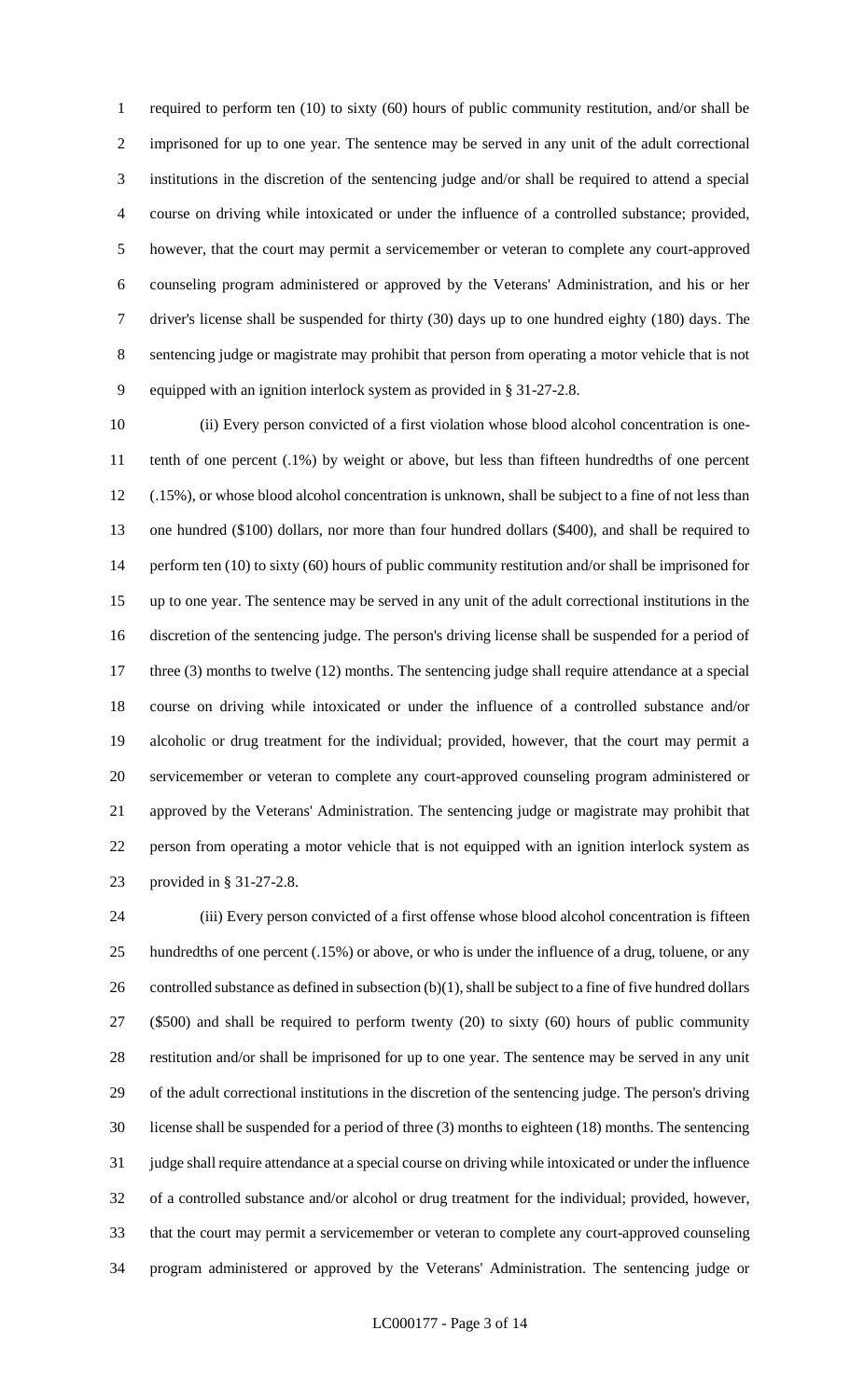magistrate shall prohibit that person from operating a motor vehicle that is not equipped with an ignition interlock system as provided in § 31-27-2.8.

 (2)(i) Every person convicted of a second violation within a five-year (5) period with a blood alcohol concentration of eight one-hundredths of one percent (.08%) or above, but less than fifteen hundredths of one percent (.15%), or whose blood alcohol concentration is unknown, or who has a blood presence of any controlled substance as defined in subsection (b)(2), and every person convicted of a second violation within a five-year (5) period, regardless of whether the prior violation and subsequent conviction was a violation and subsequent conviction under this statute or under the driving under the influence of liquor or drugs statute of any other state, shall be subject to a mandatory fine of four hundred dollars (\$400). The person's driving license shall be suspended 11 for a period of one year to two (2) years, and the individual shall be sentenced to not less than ten (10) days, nor more than one year, in jail. The sentence may be served in any unit of the adult correctional institutions in the discretion of the sentencing judge; however, not less than forty-eight (48) hours of imprisonment shall be served consecutively. The sentencing judge shall require alcohol or drug treatment for the individual; provided, however, that the court may permit a servicemember or veteran to complete any court-approved counseling program administered or approved by the Veterans' Administration and shall prohibit that person from operating a motor vehicle that is not equipped with an ignition interlock system as provided in § 31-27-2.8.

 (ii) Every person convicted of a second violation within a five-year (5) period whose blood alcohol concentration is fifteen hundredths of one percent (.15%) or above, by weight as shown by a chemical analysis of a blood, breath, or urine sample, or who is under the influence of a drug, 22 toluene, or any controlled substance as defined in subsection (b)(1), shall be subject to mandatory imprisonment of not less than six (6) months, nor more than one year; a mandatory fine of not less than one thousand dollars (\$1,000); and a mandatory license suspension for a period of two (2) years from the date of completion of the sentence imposed under this subsection. The sentencing judge shall require alcohol or drug treatment for the individual; provided, however, that the court may permit a servicemember or veteran to complete any court approved counseling program administered or approved by the Veterans' Administration. The sentencing judge or magistrate shall prohibit that person from operating a motor vehicle that is not equipped with an ignition interlock system as provided in § 31-27-2.8.

31 (3)(i) Every person convicted of a third or subsequent violation within a  $f^2$  iver-32 year (10) period with a blood alcohol concentration of eight one-hundredths of one percent (.08%) or above, but less than fifteen hundredths of one percent (.15%), or whose blood alcohol concentration is unknown or who has a blood presence of any scheduled controlled substance as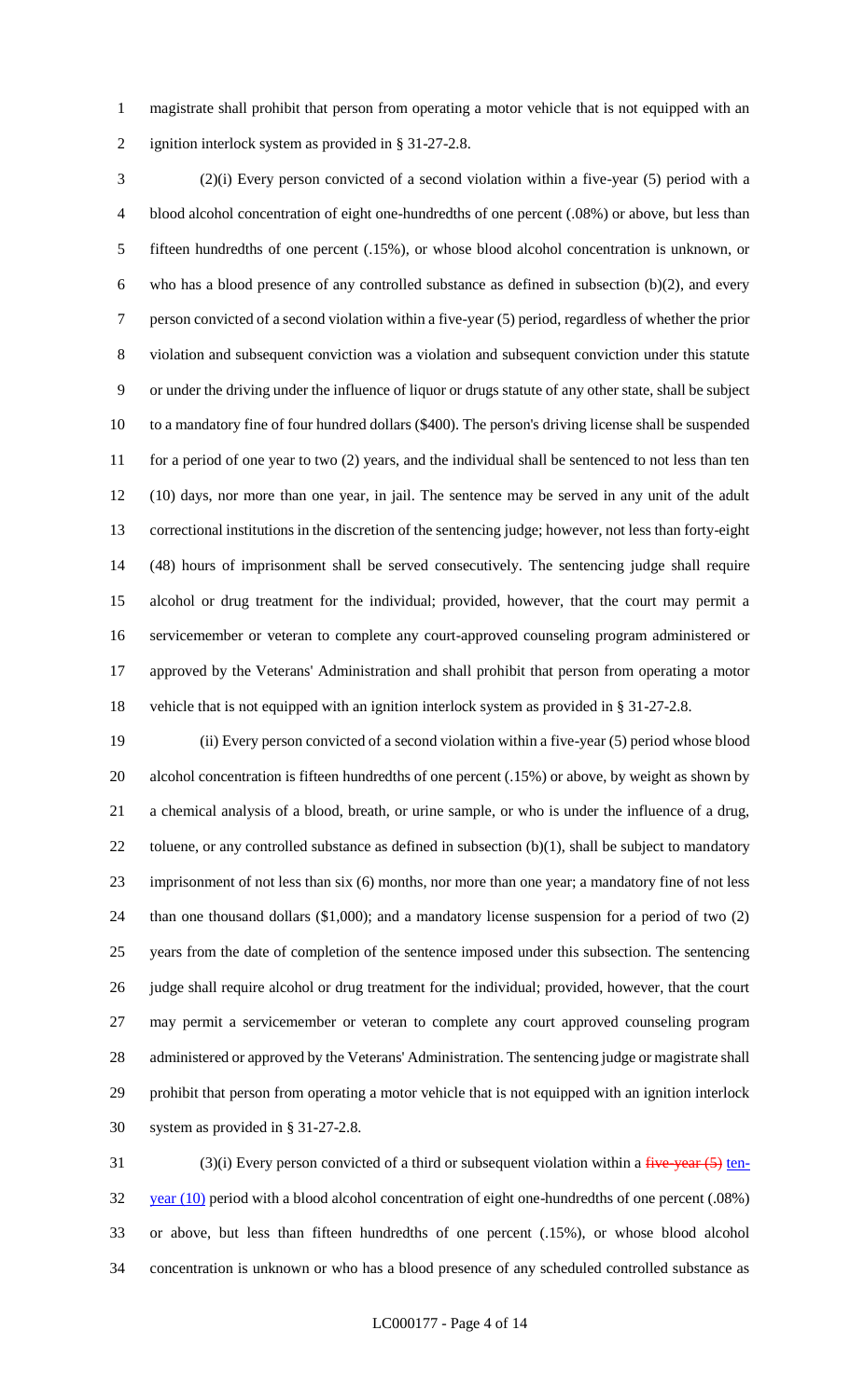defined in subsection (b)(2), regardless of whether any prior violation and subsequent conviction was a violation and subsequent conviction under this statute or under the driving under the influence of liquor or drugs statute of any other state, shall be guilty of a felony and be subject to a mandatory fine of four hundred (\$400) dollars. The person's driving license shall be suspended for a period of two (2) years to three (3) years, and the individual shall be sentenced to not less than one year and not more than three (3) years in jail. The sentence may be served in any unit of the adult correctional institutions in the discretion of the sentencing judge; however, not less than forty-eight (48) hours of imprisonment shall be served consecutively. The sentencing judge shall require alcohol or drug treatment for the individual; provided, however, that the court may permit a servicemember or veteran to complete any court-approved counseling program administered or approved by the Veterans' Administration, and shall prohibit that person from operating a motor vehicle that is not equipped with an ignition interlock system as provided in § 31-27-2.8.

13 (ii) Every person convicted of a third or subsequent violation within a five-year (5) ten-14 year (10) period whose blood alcohol concentration is fifteen hundredths of one percent (.15%) above by weight as shown by a chemical analysis of a blood, breath, or urine sample, or who is under the influence of a drug, toluene, or any controlled substance as defined in subsection (b)(1), shall be subject to mandatory imprisonment of not less than three (3) years, nor more than five (5) years; a mandatory fine of not less than one thousand dollars (\$1,000), nor more than five thousand dollars (\$5,000); and a mandatory license suspension for a period of three (3) years from the date of completion of the sentence imposed under this subsection. The sentencing judge shall require alcohol or drug treatment for the individual. The sentencing judge or magistrate shall prohibit that person from operating a motor vehicle that is not equipped with an ignition interlock system as provided in § 31-27-2.8.

 (iii) In addition to the foregoing penalties, every person convicted of a third or subsequent 25 violation within a  $\frac{f^2}{f^2}$  vear  $\left(\frac{f^2}{f^2}\right)$  ten-year  $\left(\frac{10}{2}\right)$  period, regardless of whether any prior violation and subsequent conviction was a violation and subsequent conviction under this statute or under the driving under the influence of liquor or drugs statute of any other state, shall be subject, in the discretion of the sentencing judge, to having the vehicle owned and operated by the violator seized and sold by the state of Rhode Island, with all funds obtained by the sale to be transferred to the general fund.

 (4) Whoever drives or otherwise operates any vehicle in the state while under the influence of any intoxicating liquor, drugs, toluene, or any controlled substance as defined in chapter 28 of title 21, or any combination of these, when his or her license to operate is suspended, revoked, or cancelled for operating under the influence of a narcotic drug or intoxicating liquor, shall be guilty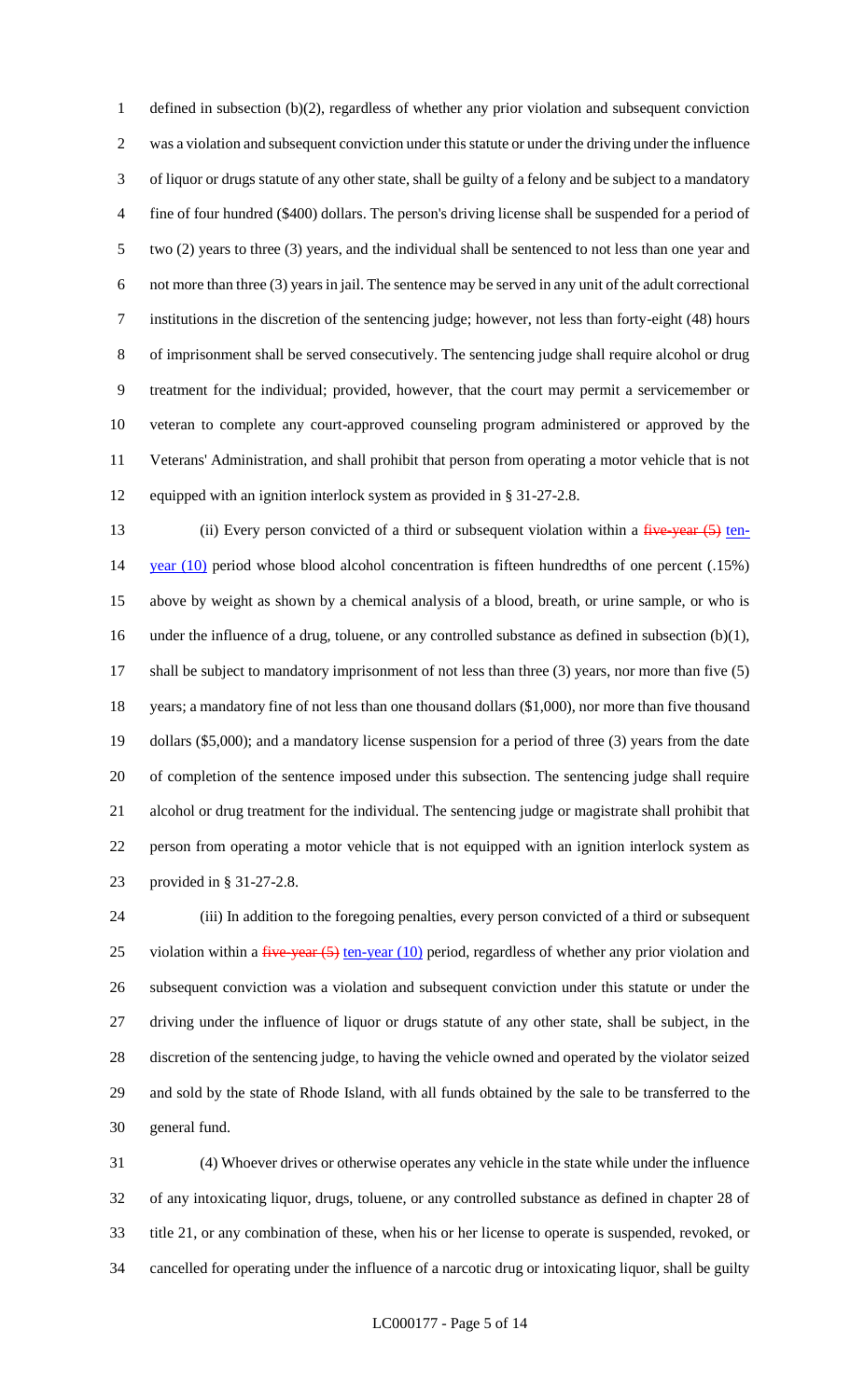of a felony punishable by imprisonment for not more than three (3) years and by a fine of not more 2 than three thousand dollars (\$3,000). The court shall require alcohol and/or drug treatment for the individual; provided, the penalties provided for in this subsection (d)(4) shall not apply to an individual who has surrendered his or her license and served the court-ordered period of suspension, but who, for any reason, has not had his or her license reinstated after the period of suspension, revocation, or suspension has expired; provided, further, the individual shall be subject to the provisions of subdivision (d)(2)(i), (d)(2)(ii), (d)(3)(i), (d)(3)(ii), or (d)(3)(iii) regarding subsequent offenses, and any other applicable provision of this section.

 (5)(i) For purposes of determining the period of license suspension, a prior violation shall constitute any charge brought and sustained under the provisions of this section or § 31-27-2.1.

 (ii) Any person over the age of eighteen (18) who is convicted under this section for operating a motor vehicle while under the influence of alcohol, other drugs, or a combination of these, while a child under the age of thirteen (13) years was present as a passenger in the motor vehicle when the offense was committed shall be subject to immediate license suspension pending prosecution. Any person convicted of violating this section shall be guilty of a misdemeanor for a first offense and may be sentenced to a term of imprisonment of not more than one year and a fine not to exceed one thousand dollars (\$1,000). Any person convicted of a second or subsequent offense shall be guilty of a felony offense and may be sentenced to a term of imprisonment of not more than five (5) years and a fine not to exceed five thousand dollars (\$5,000). The sentencing judge shall also order a license suspension of up to two (2) years, require attendance at a special course on driving while intoxicated or under the influence of a controlled substance, and alcohol or drug education and/or treatment. The individual may also be required to pay a highway assessment fee of no more than five hundred dollars (\$500) and the assessment shall be deposited in the general fund.

 (6)(i) Any person convicted of a violation under this section shall pay a highway assessment fine of five hundred dollars (\$500) that shall be deposited into the general fund. The assessment provided for by this subsection shall be collected from a violator before any other fines authorized by this section.

 (ii) Any person convicted of a violation under this section shall be assessed a fee of eighty-six dollars (\$86).

 (7)(i) If the person convicted of violating this section is under the age of eighteen (18) years, for the first violation he or she shall be required to perform ten (10) to sixty (60) hours of public community restitution and the juvenile's driving license shall be suspended for a period of six (6) months, and may be suspended for a period up to eighteen (18) months. The sentencing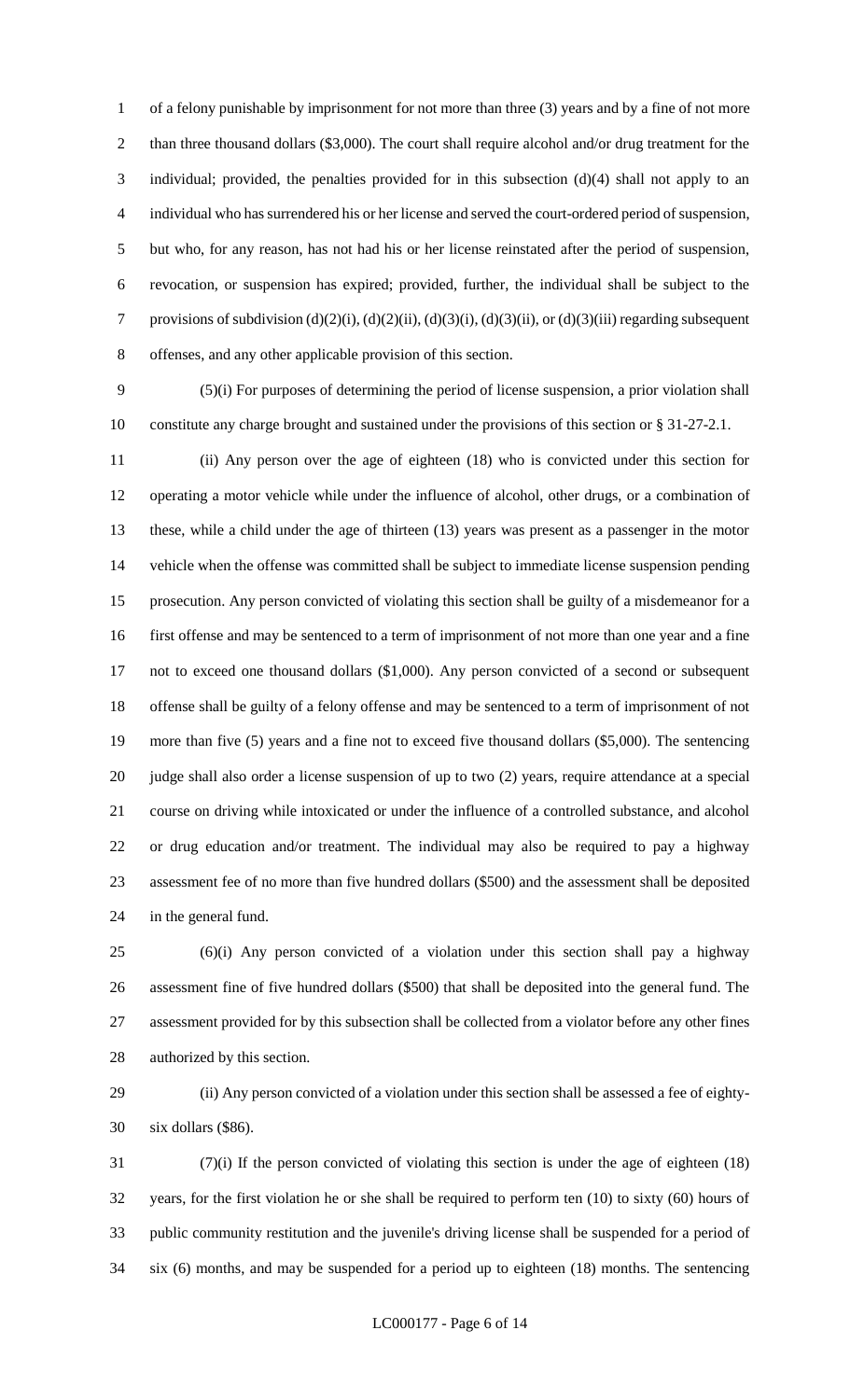judge shall also require attendance at a special course on driving while intoxicated or under the influence of a controlled substance and alcohol or drug education and/or treatment for the juvenile. The juvenile may also be required to pay a highway assessment fine of no more than five hundred dollars (\$500) and the assessment imposed shall be deposited into the general fund.

 (ii) If the person convicted of violating this section is under the age of eighteen (18) years, for a second or subsequent violation regardless of whether any prior violation and subsequent conviction was a violation and subsequent conviction under this statute or under the driving under the influence of liquor or drugs statute of any other state, he or she shall be subject to a mandatory suspension of his or her driving license until such time as he or she is twenty-one (21) years of age and may, in the discretion of the sentencing judge, also be sentenced to the Rhode Island training school for a period of not more than one year and/or a fine of not more than five hundred dollars (\$500).

 (8) Any person convicted of a violation under this section may undergo a clinical assessment at the community college of Rhode Island's center for workforce and community education. Should this clinical assessment determine problems of alcohol, drug abuse, or psychological problems associated with alcoholic or drug abuse, this person shall be referred to an appropriate facility, licensed or approved by the department of behavioral healthcare, developmental disabilities and hospitals, for treatment placement, case management, and monitoring. In the case of a servicemember or veteran, the court may order that the person be evaluated through the Veterans' Administration. Should the clinical assessment determine problems of alcohol, drug abuse, or psychological problems associated with alcohol or drug abuse, the person may have their treatment, case management, and monitoring administered or approved by the Veterans' Administration.

 (e) Percent by weight of alcohol in the blood shall be based upon milligrams of alcohol per one hundred (100) cubic centimeters of blood.

 (f)(1) There is established an alcohol and drug safety unit within the division of motor vehicles to administer an alcohol safety action program. The program shall provide for placement and follow-up for persons who are required to pay the highway safety assessment. The alcohol and drug safety action program will be administered in conjunction with alcohol and drug programs licensed by the department of behavioral healthcare, developmental disabilities and hospitals.

 (2) Persons convicted under the provisions of this chapter shall be required to attend a special course on driving while intoxicated or under the influence of a controlled substance, and/or participate in an alcohol or drug treatment program; provided, however, that the court may permit a servicemember or veteran to complete any court-approved counseling program administered or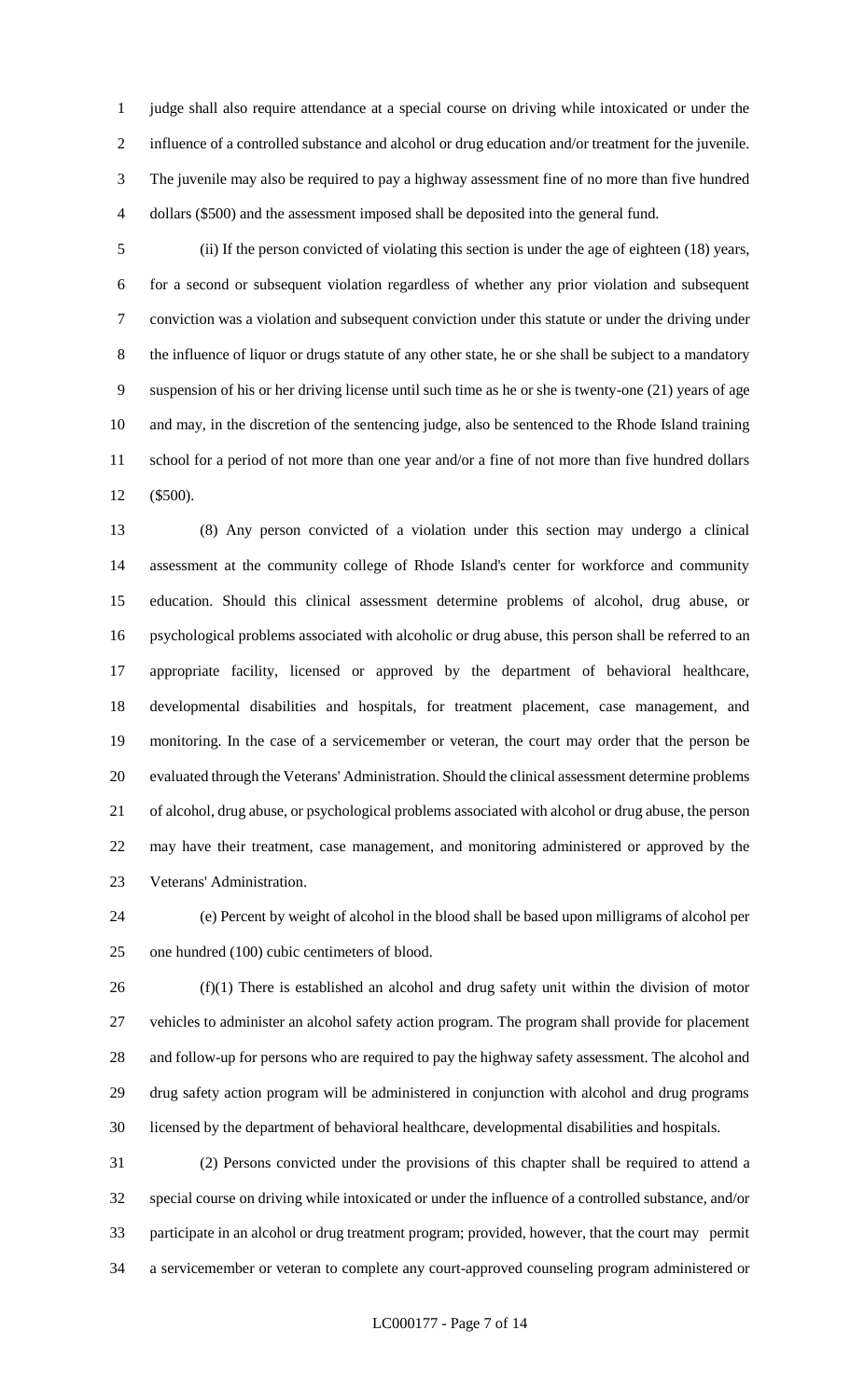approved by the Veterans' Administration. The course shall take into consideration any language barrier that may exist as to any person ordered to attend, and shall provide for instruction reasonably calculated to communicate the purposes of the course in accordance with the requirements of the subsection. Any costs reasonably incurred in connection with the provision of this accommodation shall be borne by the person being retrained. A copy of any violation under this section shall be forwarded by the court to the alcohol and drug safety unit. In the event that persons convicted under the provisions of this chapter fail to attend and complete the above course or treatment program, as ordered by the judge, then the person may be brought before the court, and after a hearing as to why the order of the court was not followed, may be sentenced to jail for a period not exceeding one year.

 (3) The alcohol and drug safety action program within the division of motor vehicles shall be funded by general revenue appropriations.

 (g) The director of the department of health is empowered to make and file with the secretary of state regulations that prescribe the techniques and methods of chemical analysis of the person's body fluids or breath and the qualifications and certification of individuals authorized to administer this testing and analysis.

 (h) Jurisdiction for misdemeanor violations of this section shall be with the district court for persons eighteen (18) years of age or older and to the family court for persons under the age of eighteen (18) years. The courts shall have full authority to impose any sentence authorized and to order the suspension of any license for violations of this section. All trials in the district court and family court of violations of the section shall be scheduled within thirty (30) days of the arraignment date. No continuance or postponement shall be granted except for good cause shown. Any continuances that are necessary shall be granted for the shortest practicable time. Trials in superior court are not required to be scheduled within thirty (30) days of the arraignment date.

 (i) No fines, suspensions, assessments, alcohol or drug treatment programs, course on driving while intoxicated or under the influence of a controlled substance, public community restitution, or jail provided for under this section can be suspended.

 (j) An order to attend a special course on driving while intoxicated, that shall be administered in cooperation with a college or university accredited by the state, shall include a provision to pay a reasonable tuition for the course in an amount not less than twenty-five dollars (\$25.00), and a fee of one hundred seventy-five dollars (\$175), which fee shall be deposited into the general fund.

 (k) For the purposes of this section, any test of a sample of blood, breath, or urine for the presence of alcohol that relies in whole or in part upon the principle of infrared light absorption is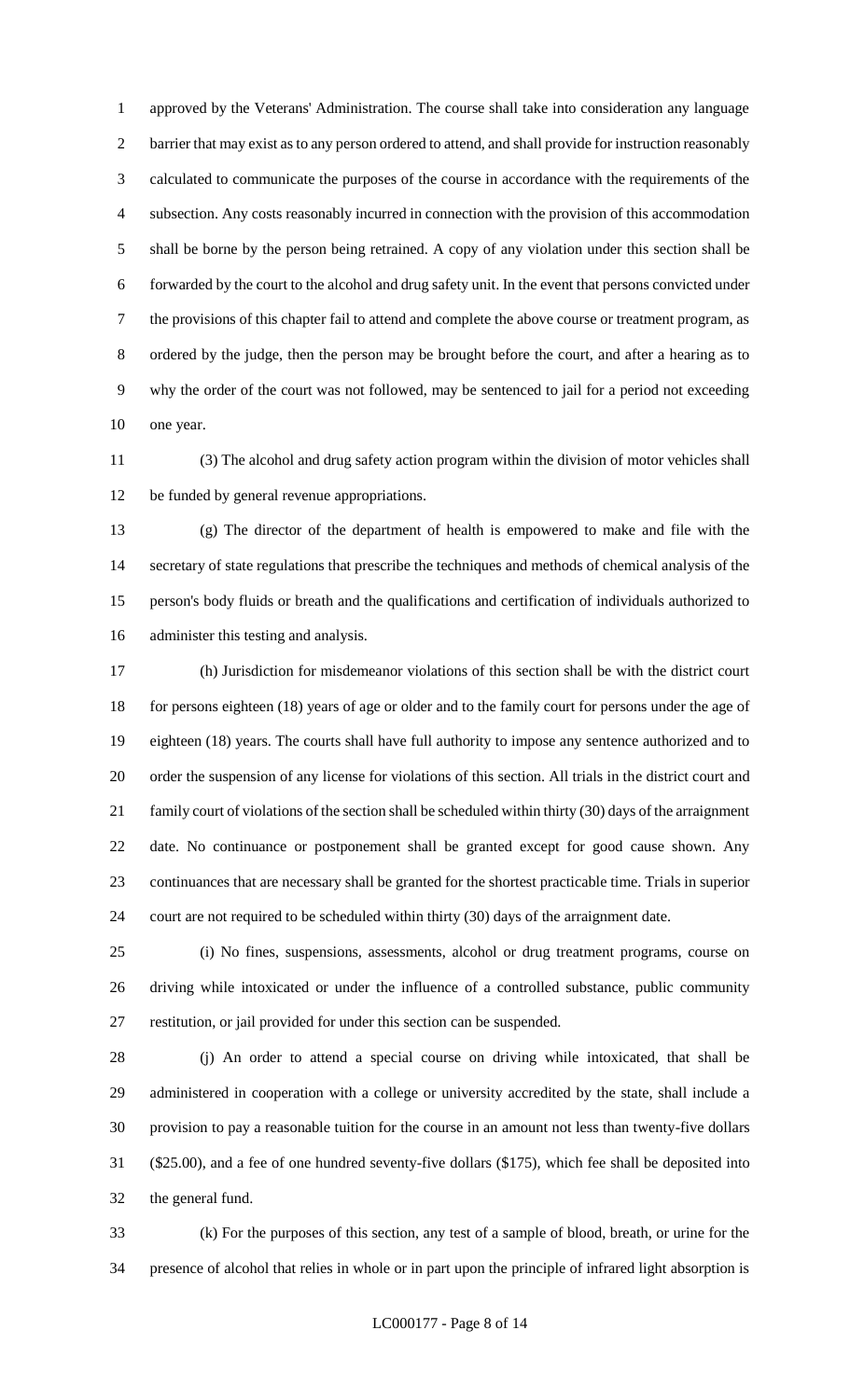considered a chemical test.

 (l) If any provision of this section, or the application of any provision, shall for any reason be judged invalid, such a judgment shall not affect, impair, or invalidate the remainder of the section, but shall be confined in this effect to the provision or application directly involved in the controversy giving rise to the judgment.

 (m) For the purposes of this section, "servicemember" means a person who is presently serving in the armed forces of the United States, including the Coast Guard, a reserve component thereof, or the National Guard. "Veteran" means a person who has served in the armed forces, including the Coast Guard of the United States, a reserve component thereof, or the National Guard, and has been discharged under other than dishonorable conditions.

#### **31-27-2.1. Refusal to submit to chemical test.**

 (a) Any person who operates a motor vehicle within this state shall be deemed to have given his or her consent to chemical tests of his or her breath, blood, and/or urine for the purpose of determining the chemical content of his or her body fluids or breath. No more than two (2) complete tests, one for the presence of intoxicating liquor and one for the presence of toluene or any controlled substance, as defined in § 21-28-1.02(8), shall be administered at the direction of a law enforcement officer having reasonable grounds to believe the person to have been driving a motor vehicle within this state while under the influence of intoxicating liquor, toluene, or any controlled substance, as defined in chapter 28 of title 21, or any combination of these. The director of the department of health is empowered to make and file, with the secretary of state, regulations that prescribe the techniques and methods of chemical analysis of the person's body fluids or breath and the qualifications and certification of individuals authorized to administer the testing and analysis.

 (b) If a person, for religious or medical reasons, cannot be subjected to blood tests, the person may file an affidavit with the division of motor vehicles stating the reasons why he or she cannot be required to take blood tests and a notation to this effect shall be made on his or her license. If that person is asked to submit to chemical tests as provided under this chapter, the person shall only be required to submit to chemical tests of his or her breath or urine. When a person is requested to submit to blood tests, only a physician or registered nurse, or a medical technician certified under regulations promulgated by the director of the department of health, may withdraw blood for the purpose of determining the alcoholic content in it. This limitation shall not apply to the taking of breath or urine specimens. The person tested shall be permitted to have a physician of his or her own choosing, and at his or her own expense, administer chemical tests of his or her breath, blood, and/or urine in addition to the tests administered at the direction of a law enforcement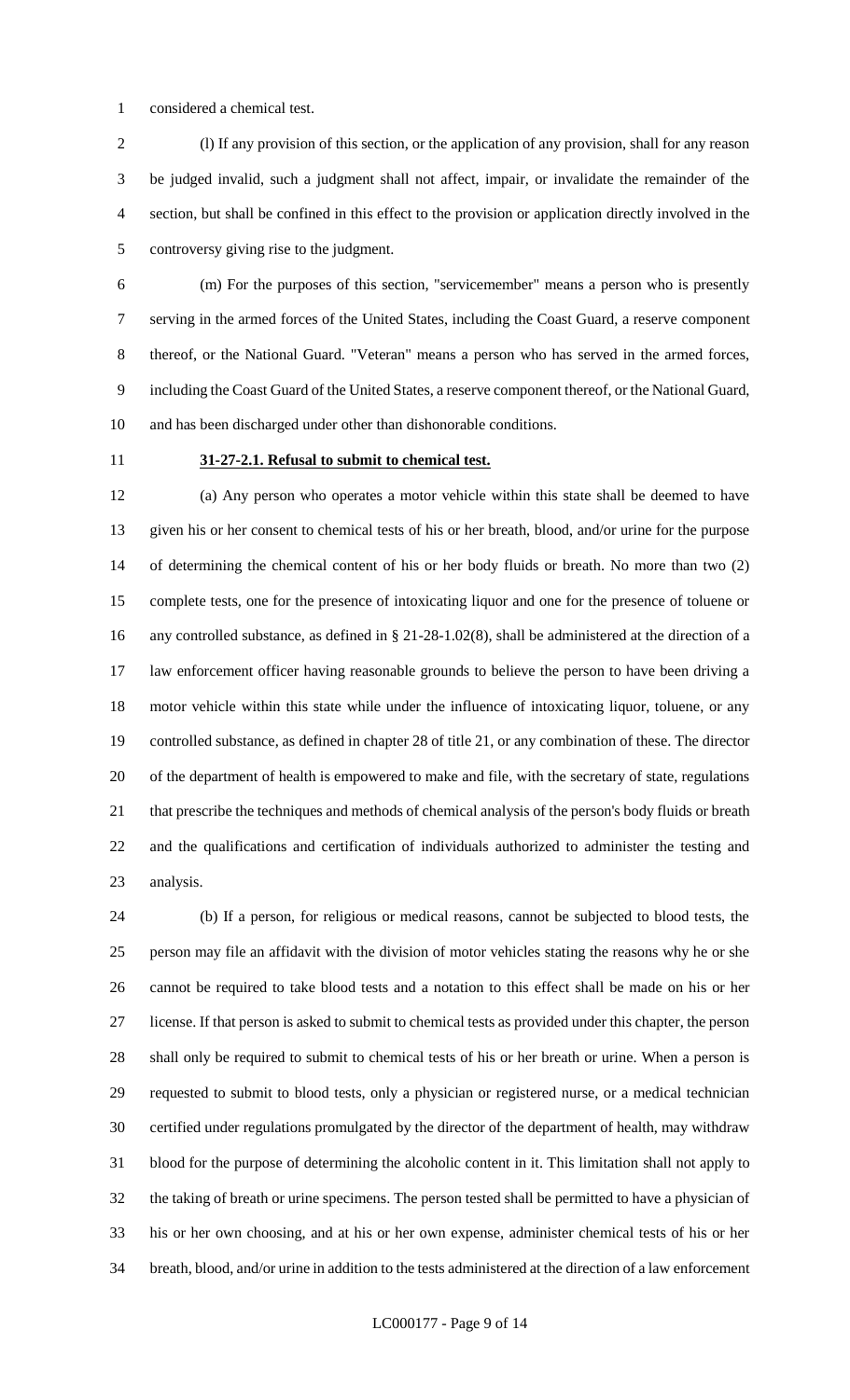officer. If a person, having been placed under arrest, refuses upon the request of a law enforcement 2 officer to submit to the tests, as provided in § 31-27-2, none shall be given, but a judge or magistrate of the traffic tribunal or district court judge or magistrate, upon receipt of a report of a law enforcement officer: that he or she had reasonable grounds to believe the arrested person had been driving a motor vehicle within this state under the influence of intoxicating liquor, toluene, or any controlled substance, as defined in chapter 28 of title 21, or any combination of these; that the person had been informed of his or her rights in accordance with § 31-27-3; that the person had been informed of the penalties incurred as a result of noncompliance with this section; and that the person had refused to submit to the tests upon the request of a law enforcement officer; shall promptly order that the person's operator's license or privilege to operate a motor vehicle in this state be immediately suspended, however, said suspension shall be subject to the hardship provisions enumerated in § 31-27-2.8. A traffic tribunal judge or magistrate, or a district court judge or magistrate, pursuant to the terms of subsection (c), shall order as follows:

 (1) Impose, for the first violation, a fine in the amount of two hundred dollars (\$200) to five hundred dollars (\$500) and shall order the person to perform ten (10) to sixty (60) hours of public community restitution. The person's driving license in this state shall be suspended for a 17 period of six (6) months to one year. The traffic tribunal judge or magistrate shall require attendance at a special course on driving while intoxicated or under the influence of a controlled substance and/or alcohol or drug treatment for the individual. The traffic tribunal judge or magistrate may prohibit that person from operating a motor vehicle that is not equipped with an ignition interlock system as provided in § 31-27-2.8.

 (2) Every person convicted of a second violation within a five-year (5) period, except with respect to cases of refusal to submit to a blood test, shall be guilty of a misdemeanor; shall be imprisoned for not more than six (6) months; shall pay a fine in the amount of six hundred dollars (\$600) to one thousand dollars (\$1,000); perform sixty (60) to one hundred (100) hours of public community restitution; and the person's driving license in this state shall be suspended for a period of one year to two (2) years. The judge or magistrate shall require alcohol and/or drug treatment for the individual. The sentencing judge or magistrate shall prohibit that person from operating a motor vehicle that is not equipped with an ignition interlock system as provided in § 31-27-2.8.

30 (3) Every person convicted for a third or subsequent violation within a five-year (5) ten-31 year (10) period, except with respect to cases of refusal to submit to a blood test, shall be guilty of a misdemeanor; and shall be imprisoned for not more than one year; fined eight hundred dollars (\$800) to one thousand dollars (\$1,000); shall perform not less than one hundred (100) hours of public community restitution; and the person's operator's license in this state shall be suspended for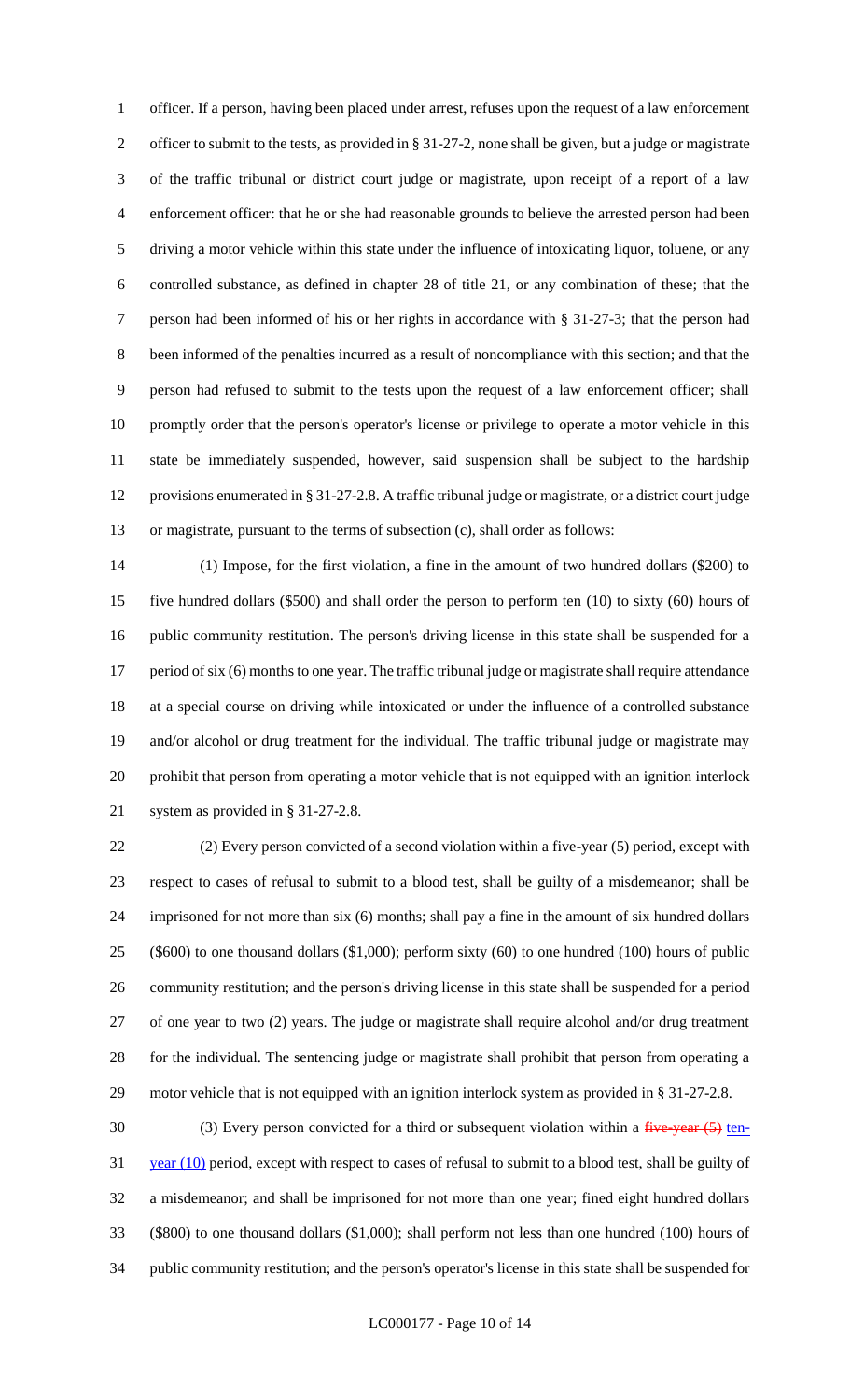a period of two (2) years to five (5) years. The sentencing judge or magistrate shall prohibit that person from operating a motor vehicle that is not equipped with an ignition interlock system as provided in § 31-27-2.8. The judge or magistrate shall require alcohol or drug treatment for the individual. Provided, that prior to the reinstatement of a license to a person charged with a third or subsequent violation within a three-year (3) period, a hearing shall be held before a judge or magistrate. At the hearing, the judge or magistrate shall review the person's driving record, his or her employment history, family background, and any other pertinent factors that would indicate that the person has demonstrated behavior that warrants the reinstatement of his or her license.

 (4) For a second violation within a five-year (5) period with respect to a case of a refusal to submit to a blood test, a fine in the amount of six hundred dollars (\$600) to one thousand dollars (\$1,000); the person shall perform sixty (60) to one hundred (100) hours of public community restitution; and the person's driving license in this state shall be suspended for a period of two (2) years. The judicial officer shall require alcohol and/or drug treatment for the individual. The sentencing judicial officer shall prohibit that person from operating a motor vehicle that is not equipped with an ignition interlock system as provided in § 31-27-2.8. Such a violation with respect to refusal to submit to a chemical blood test shall be a civil offense.

 (5) For a third or subsequent violation within a five-year (5) period with respect to a case of a refusal to submit to a blood test, a fine in the amount of eight hundred dollars (\$800) to one thousand dollars (\$1,000); the person shall perform not less than one hundred (100) hours of public community restitution; and the person's driving license in this state shall be suspended for a period of two (2) to five (5) years. The sentencing judicial officer shall prohibit that person from operating a motor vehicle that is not equipped with an ignition interlock system as provided in § 31-27-2.8. The judicial officer shall require alcohol and/or drug treatment for the individual. Such a violation with respect to refusal to submit to a chemical test of blood shall be a civil offense. Provided, that prior to the reinstatement of a license to a person charged with a third or subsequent violation within a three-year (3) period, a hearing shall be held before a judicial officer. At the hearing, the judicial officer shall review the person's driving record, his or her employment history, family background, and any other pertinent factors that would indicate that the person has demonstrated behavior that warrants the reinstatement of their license.

 (6) For purposes of determining the period of license suspension, a prior violation shall constitute any charge brought and sustained under the provisions of this section or § 31-27-2.

 (7) In addition to any other fines, a highway safety assessment of five hundred dollars (\$500) shall be paid by any person found in violation of this section, the assessment to be deposited into the general fund. The assessment provided for by this subsection shall be collected from a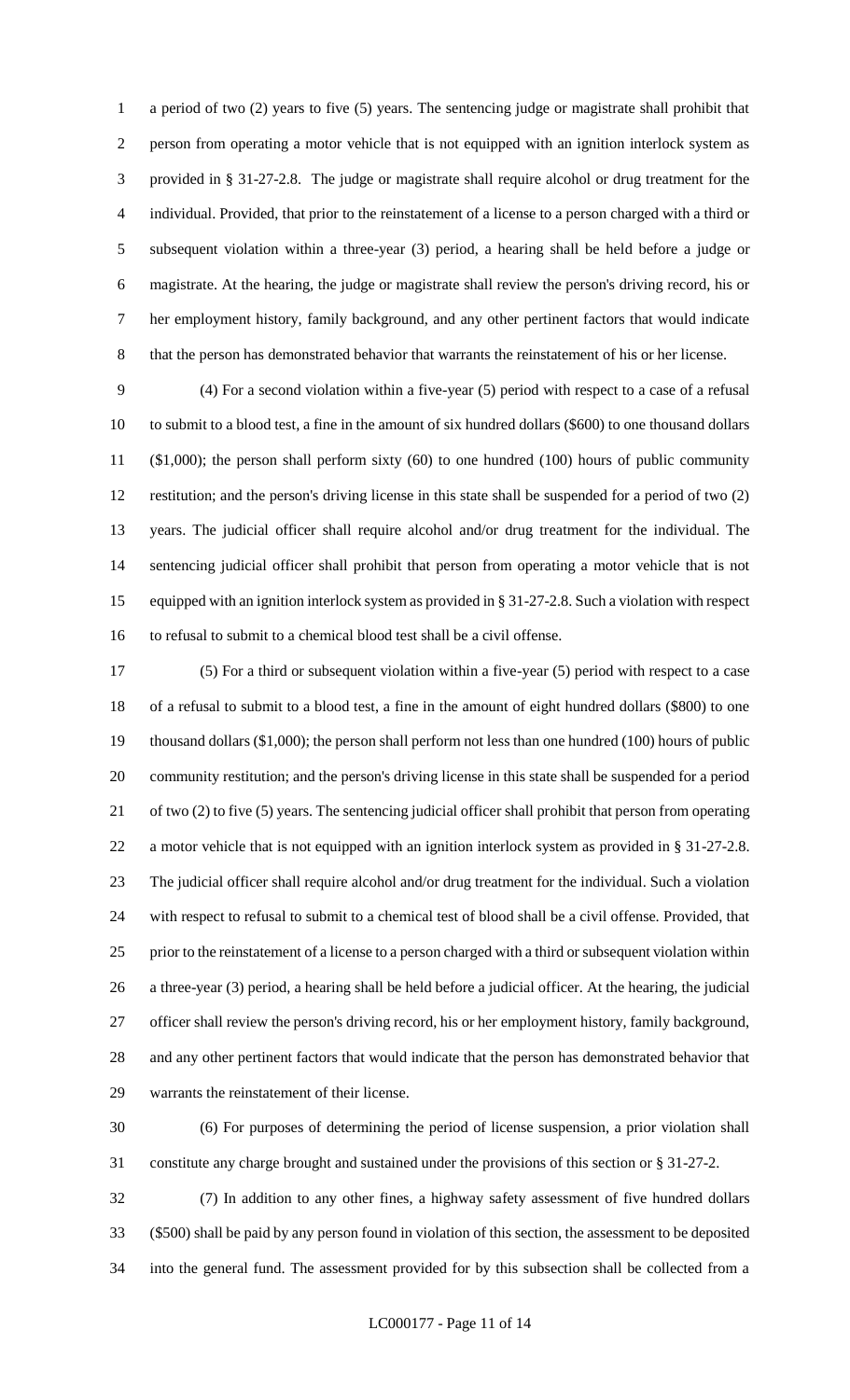violator before any other fines authorized by this section.

 (8) In addition to any other fines and highway safety assessments, a two-hundred-dollar (\$200) assessment shall be paid by any person found in violation of this section to support the department of health's chemical testing programs outlined in § 31-27-2(4), that shall be deposited as general revenues, not restricted receipts.

 (9) No fines, suspensions, assessments, alcohol or drug treatment programs, course on driving while intoxicated or under the influence of a controlled substance, or public community restitution provided for under this section can be suspended.

 (c) Upon suspending or refusing to issue a license or permit as provided in subsection (a), the traffic tribunal or district court shall immediately notify the person involved in writing, and upon his or her request, within fifteen (15) days, shall afford the person an opportunity for a hearing as early as practical upon receipt of a request in writing. Upon a hearing, the judge may administer oaths and may issue subpoenas for the attendance of witnesses and the production of relevant books and papers. If the judge finds after the hearing that:

 (1) The law enforcement officer making the sworn report had reasonable grounds to believe that the arrested person had been driving a motor vehicle within this state while under the influence of intoxicating liquor, toluene, or any controlled substance, as defined in chapter 28 of title 21, or any combination of these;

 (2) The person, while under arrest, refused to submit to the tests upon the request of a law enforcement officer;

(3) The person had been informed of his or her rights in accordance with § 31-27-3; and

 (4) The person had been informed of the penalties incurred as a result of noncompliance with this section, the judge shall sustain the violation. The judge shall then impose the penalties set forth in subsection (b). Action by the judge must be taken within seven (7) days after the hearing or it shall be presumed that the judge has refused to issue his or her order of suspension.

 (d) For the purposes of this section, any test of a sample of blood, breath, or urine for the presence of alcohol that relies, in whole or in part, upon the principle of infrared light absorption is considered a chemical test.

 (e) If any provision of this section, or the application of any provision, shall, for any reason, be judged invalid, the judgment shall not affect, impair, or invalidate the remainder of the section, but shall be confined in this effect to the provisions or application directly involved in the controversy giving rise to the judgment.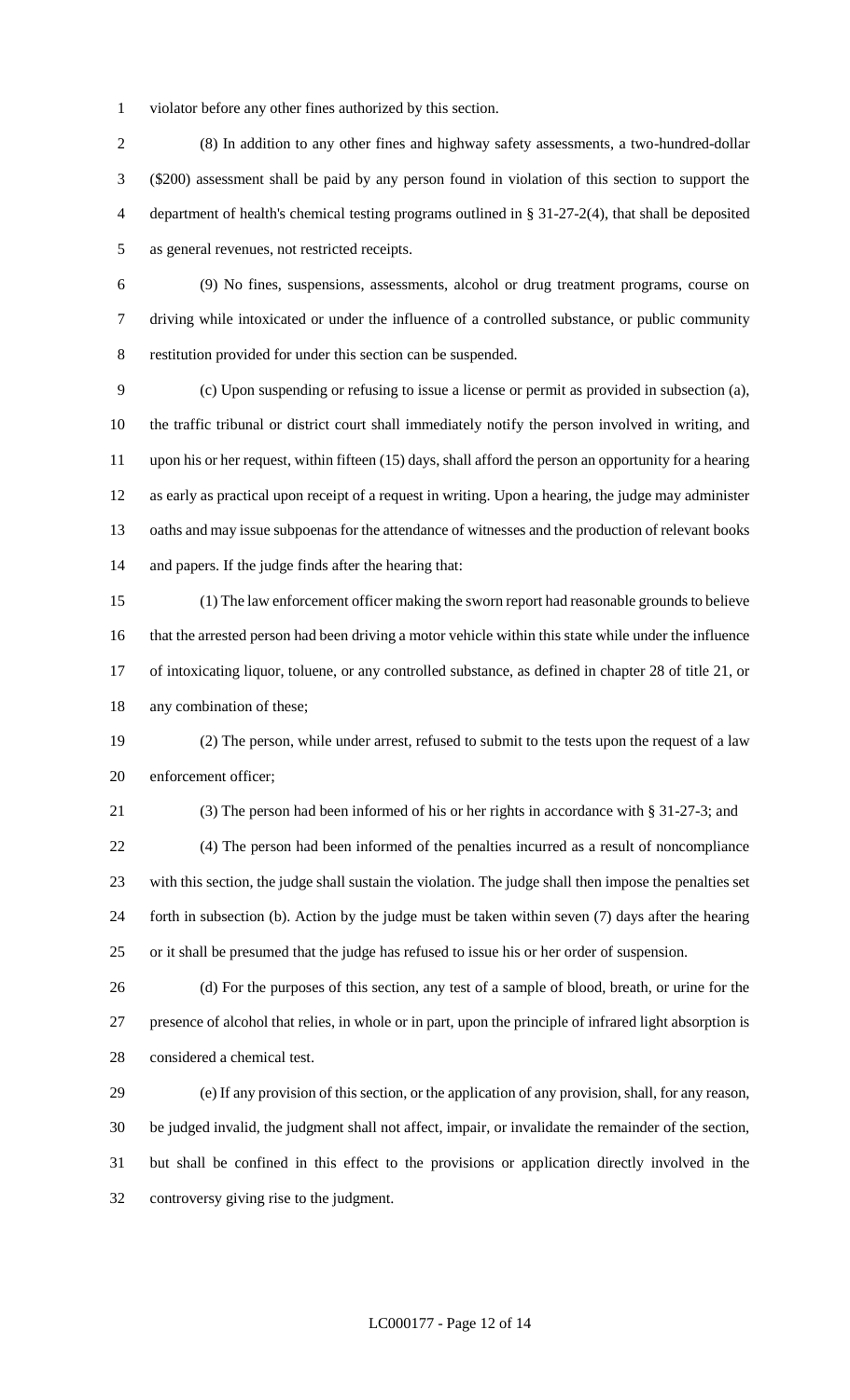- 1 SECTION 2. This act shall take effect upon passage and shall apply to all convictions
- 2 imposed before or after the effective date.

======== LC000177 ========